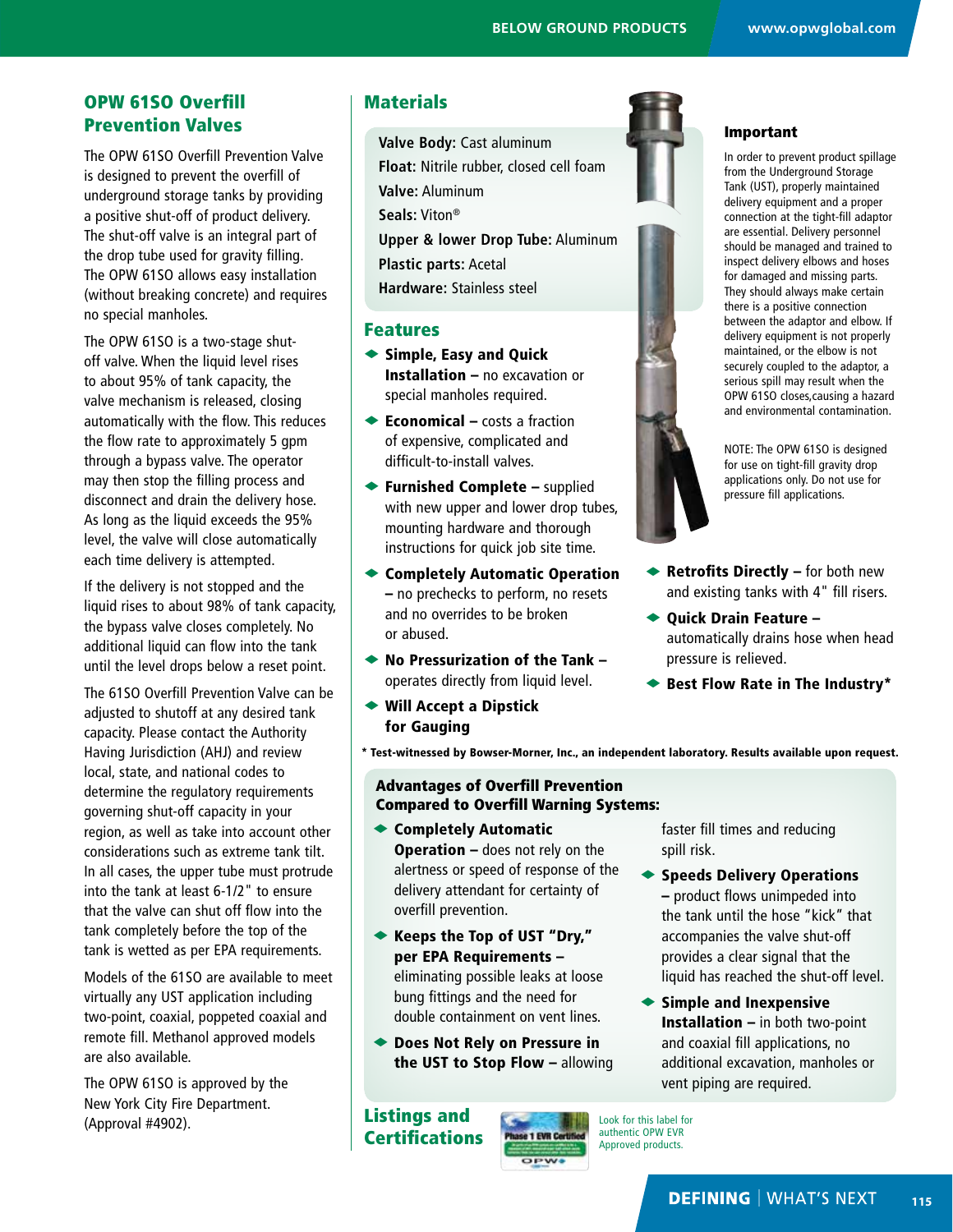



## 61SOR Remote-Fill

The OPW 61SOR is designed for two-point remote-fill applications, where the fill point is not directly over the UST. The valve is installed in the tank through a riser pipe directly over the tank. A window in the drop tube is aligned with the entrance of the fill pipe from the remote-fill location to allow product to flow into the drop tube and down through the valve. A riser seal prevents product from flowing into the tank from outside the drop tube. A "trap door" assembly installed in the riser above the tank provides access for a gauging stick. Trap door, adaptor and cap are included with 61SOR.





## 61SOC Coaxial

The OPW 61SOC is used for coaxial fill applications, tanks equipped with a single product/vapor return connection. The 61SOC replaces the standard coaxial fill drop tube in a 4" riser fill pipe.

61SO-4000 Series Instruction Sheet Order Number: **H11764M**

61SOC Coaxial Fill Tube Instruction Sheet Order Number: **C03634PA**

61SOR Remote Fill Tube Instruction Sheet